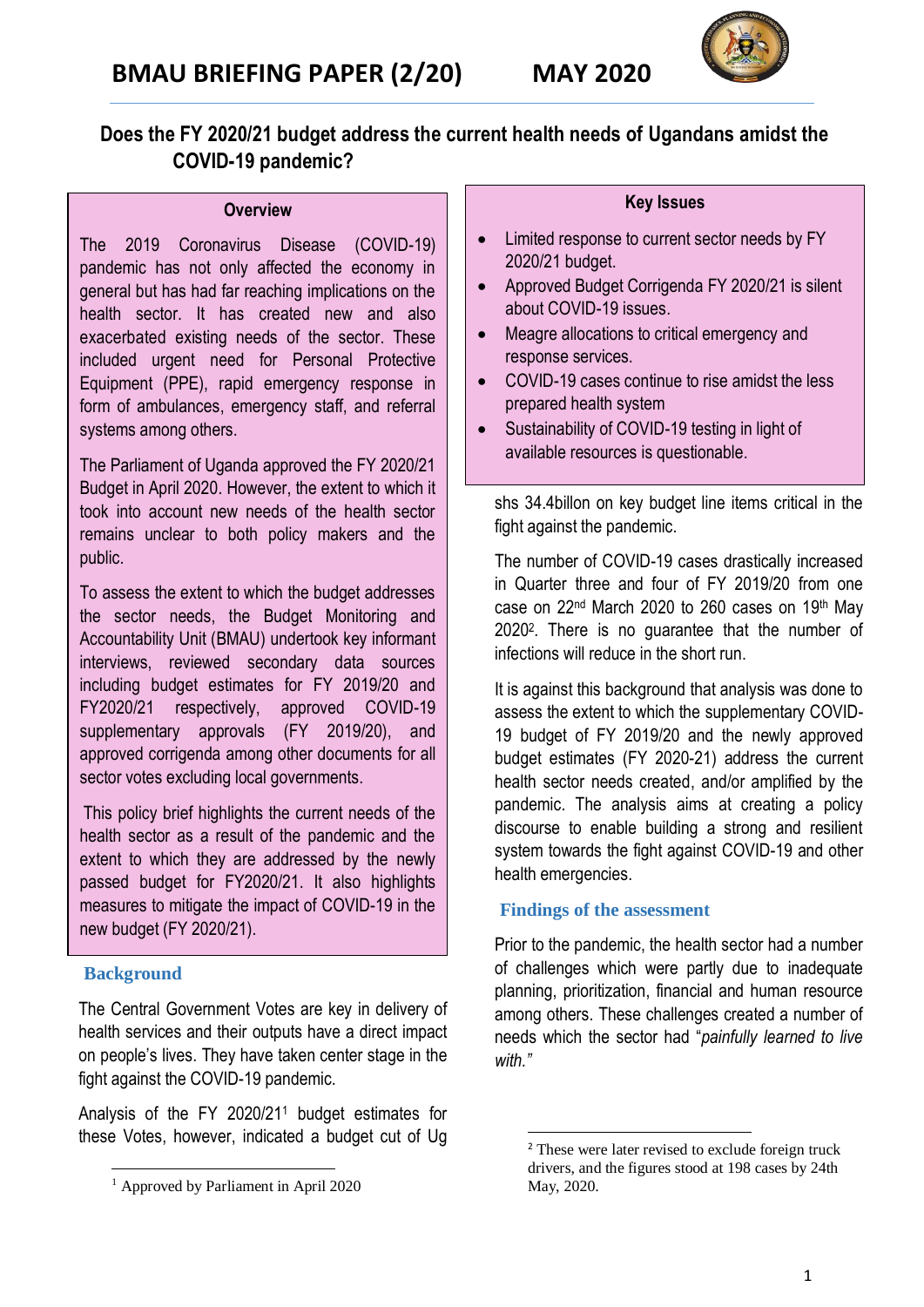## **BMAU BRIEFING PAPER (2/20) MAY 2020**



The emergency of the pandemic therefore escalated some of these needs as emergencies, and also created new ones that required immediate attention by the sector.

The new needs include; Personal Protective Equipment (PPE); rapid emergency response, ambulance and referral systems; reliable diagnostic imaging and laboratory services; emergency health workers; accommodation for health workers; attention to mental health during and the post COVID-19 period among others.

**Is the newly passed FY 2020/21 budget addressing the current health sector needs created by the pandemic?**

**Need for Personal Protective Equipment (PPE):** Siddharth Etal (March 2020) in the publication titled "Health wo*rkers* are the frontline soldiers against COVID-19. Let's protect them" noted that pressure on healthcare workforce will intensify in the coming months in sub-Saharan Africa as elsewhere.

Amidst colossal increments in PPE prices internationally to over 1000%, the MoH, National, Regional and Specialized Health Facilities were allocated only Ug shs 5.4billion in the FY 2020/21 budget towards *Uniforms, Beddings and Protective Gear.* The budget line suffered a cut of Ug shs 5.7billion, while referral hospitals like Mubende, Jinja, Kawempe, and Lira did not have allocations towards the budget item.

Analysis indicated that the open market cost of the N95 facemask (recommended for frontline health workers by World Health Organisation-WHO)<sup>3</sup> is Ug shs 40,000 each and according to the Human Resource Audit 2017, public health facilities reviewed had approximately 3,000 cadres of key health workers. This translates into a daily<sup>4</sup> need of Ug shs 120million to cover frontline health workers in the fight against the pandemic and other health emergencies. This further translates into an annual requirement of Ug shs 44billion. However, the current budget

**.** 

allocated only 18% of the annual requirement to this urgent need. In FY 2019/20, a supplementary of Ug shs 8billon was allocated to PPEs which is extremely inadequate to run into the coming FY 2020/21.

**Need for real-time, reliable diagnostic and laboratory services:** Uganda is currently using the Polymerase Chain Reaction (PCR) tests at a cost of US\$ 65 (Ug shs 240,500) per test. The cheaper option for antibodies test is approximately Ug shs 92,500 which will be rolled out in June 2020. Uganda undertakes an average of 1,500 tests daily at the border entries, the number is exclusive of community and airport entry testing once done. This means that the minimum daily budget required for diagnostics and medical supplies is approximately Ug shs 139million translating into an annual requirement of Ug shs 50.6billion. The requirement will definitely skyrocket once the government ends lock down, as mass community testing will be inevitable.

The Ministry of Finance, Planning and Economic Development (MFPED) provided only Ug shs 2billion as part of the supplementary budget during FY 2019/20 to procure test kits through National Medical Stores (NMS). The allocation is meagre given the increased number of tests done on a daily basis. The kits are not expected to run through the first months of the FY 2020/21.

No explicit allocations were made in FY 2020/21 for COVID-19 reagents and testing kits. The country received donations of test kits from WHO and other partners. Amounts available in terms of cash and actual kits were not clear yet by 18th May 2019. The MoH was stocktaking available supplies. However, given the magnitude of the pandemic, it is very risky for government to depend on donations entirely. A fully funded budget line by GoU is needed to boost the sector's preparedness and response towards the requirement for mass testing once the government opens up the economy and all borders.

**Need for functional rapid emergency response, ambulance and referral systems:** According to the Ambulance Census 2019, Uganda has a total of 449 and 94 functional and grounded ambulances respectively, 24% of the functional ambulances are

<sup>&</sup>lt;sup>3</sup> Interim Guidance Report: Advise on use of masks in the context of COVID-April 2020

<sup>4</sup> [www.cdc.gov](http://www.cdc.gov/) highlights a number of risks for extended or re use of masks.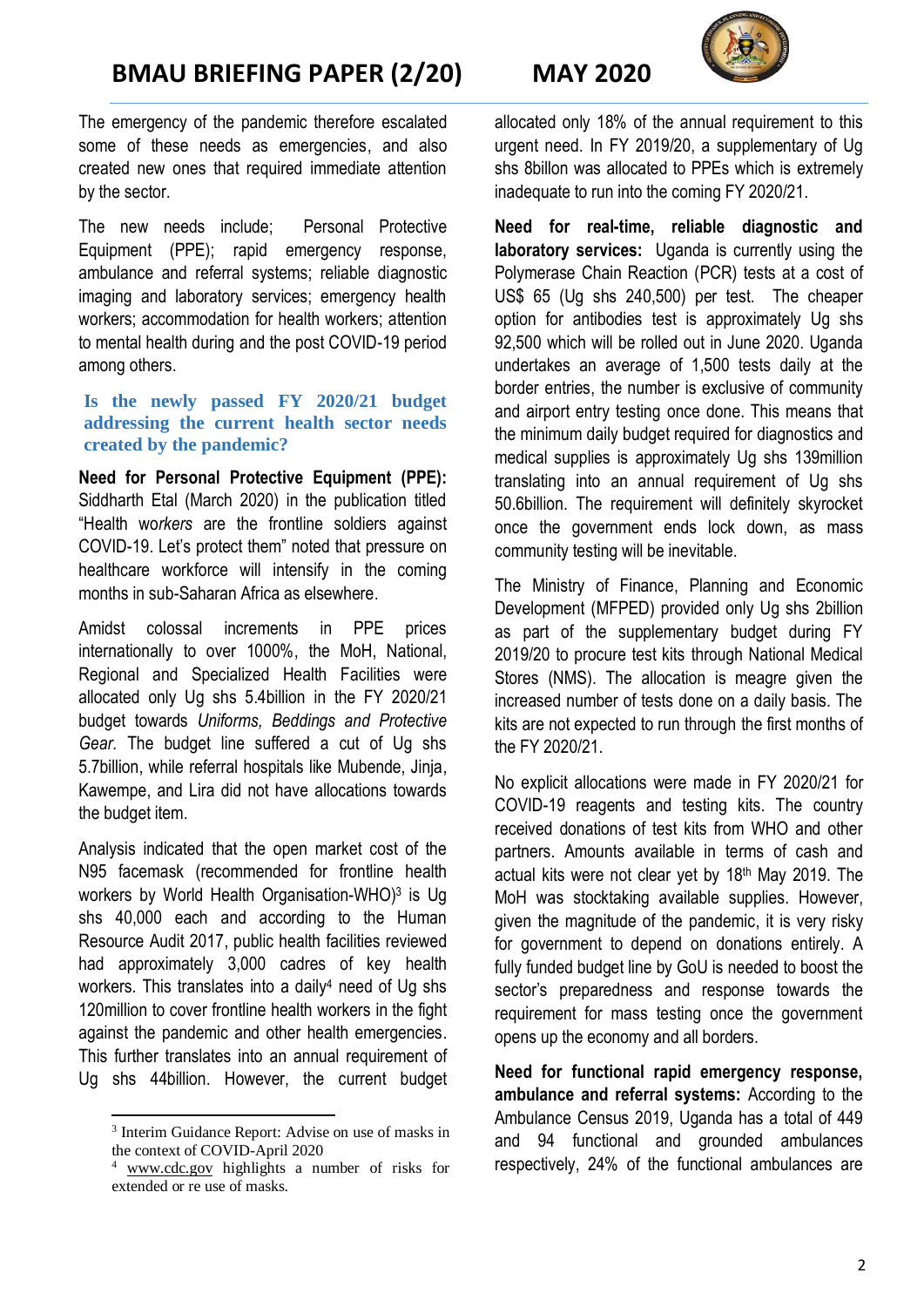found in Kampala Metropolitan Area and Western Uganda respectively, 19% in Northern Uganda, 12% Central region, 17% in the East and 3% in Karamoja. The central region has the most grounded ambulances at 28%, followed by Kampala Metropolitan Area at 10%.

The MFPED allocated a supplementary of Ug shs 11billion towards procurement of 38 new ambulances in the FY 2019/20 budget. However, the gap analysis of National Emergency Medical Services COVID-19 Plan indicated a deficit of 225 ambulances. This is In addition to Ug shs 57.8billion needed to foster establishment of call centers in all Regional Referral Hospitals (RRHs), coordinate, fuel and maintain ambulances in all regions of Uganda for a period of six months.

**Emergency infrastructure, equipment and space:** The pandemic increased the need for critical equipment like assorted Intensive Care Units (ICU), mobile X-rays, emergency operational theaters, intensive care beds, ventilators, patient monitors, oxygen therapy apparatus, and all other accessories urgent for all RRHs and border health facilities.

The MFPED allocated a supplementary budget (FY 2019/20) of Ug shs 43billion towards procurement of emergency equipment. Remodeling and expansion of infrastructure at various health facilities with most of them at RRHs.

However, analysis of the COVID-19 Action Plan on infrastructure indicated a total gap of Ug shs 85billion. The supplementary did not take into consideration construction and equipping of seven border point health units (This is critical given that most COVID-19 cases are truck drivers moving across borders); Remodelling and expansion of Intensive Care Units (ICUs) at RRHs; construction and equipping of Isolation facilities at all RRHs among others.

Analysis of the new budget (FY 2020/21) indicates a budget cut of Ug shs 2.8billion from the Medical Equipment budget line of Butabika Hospital and 12 RRHs. The RRHs that did not have allocation towards medical equipment in their budgets included Mubende, Entebbe and Kiruddu.



**Need to pay extra attention to mental health during COVID and post COVID period:** The WHO noted effects of lockdown on people's usual activities, routines and livelihoods; leading to increased levels of loneliness, depression, harmful alcohol and drug use, and self-harm or suicidal behavior. The Health Management Information System (HMIS) preliminary data for 63% of reporting facilities indicated 3,139 mental cases, 2,004 alcohol use cases and 819 for tobacco use (March-April 2020<sup>5</sup> ). The budget for mental health under Butabika Hospital was however reduced by over Ug shs 33 billion, budget cuts affected critical aspects like medical equipment, medical supplies and utilities among others.

**Human resource in emergency departments of various facilities:** At the start of the pandemic, Mulago NRH already had 40 ICU beds but lacked critical staff like intensivist and emergency technicians among others. The Health Service Commission (HSC) was tasked to recruit emergency health workers. By 18th May 2020, the HSC had recruited over 600 health workers to enhance service delivery during the pandemic.

Gap analysis indicated a budget requirement of Ug shs 18.8billion under MoH to deploy and remunerate 356 temporary staff including epidemiologists, medical officers, critical care nurses, ambulance drivers, anesthetics, laboratory technologists and scientific advisers on COVID-19. The MFPED provided 89% of this requirement (Ug shs 16.6billion) in the COVID-19 supplementary budget-FY 2019/20 towards allowances, contract staff salaries (for only three months) and social security contribution. This left a gap of over Ug shs 2billion.

Analysis of the MoH budget estimates-FY 2020/21 indicated a fall of Ug shs 2.5billion under Allowances and general staff salaries.

**Urgent need to accommodate emergency workers at health facilities:** Pandemics and other health emergencies require essential health workers to stay on ground to offer emergency services in a timely manner. However, the budget line on

**.** 

<sup>5</sup> Data extracted on May 7th 2020